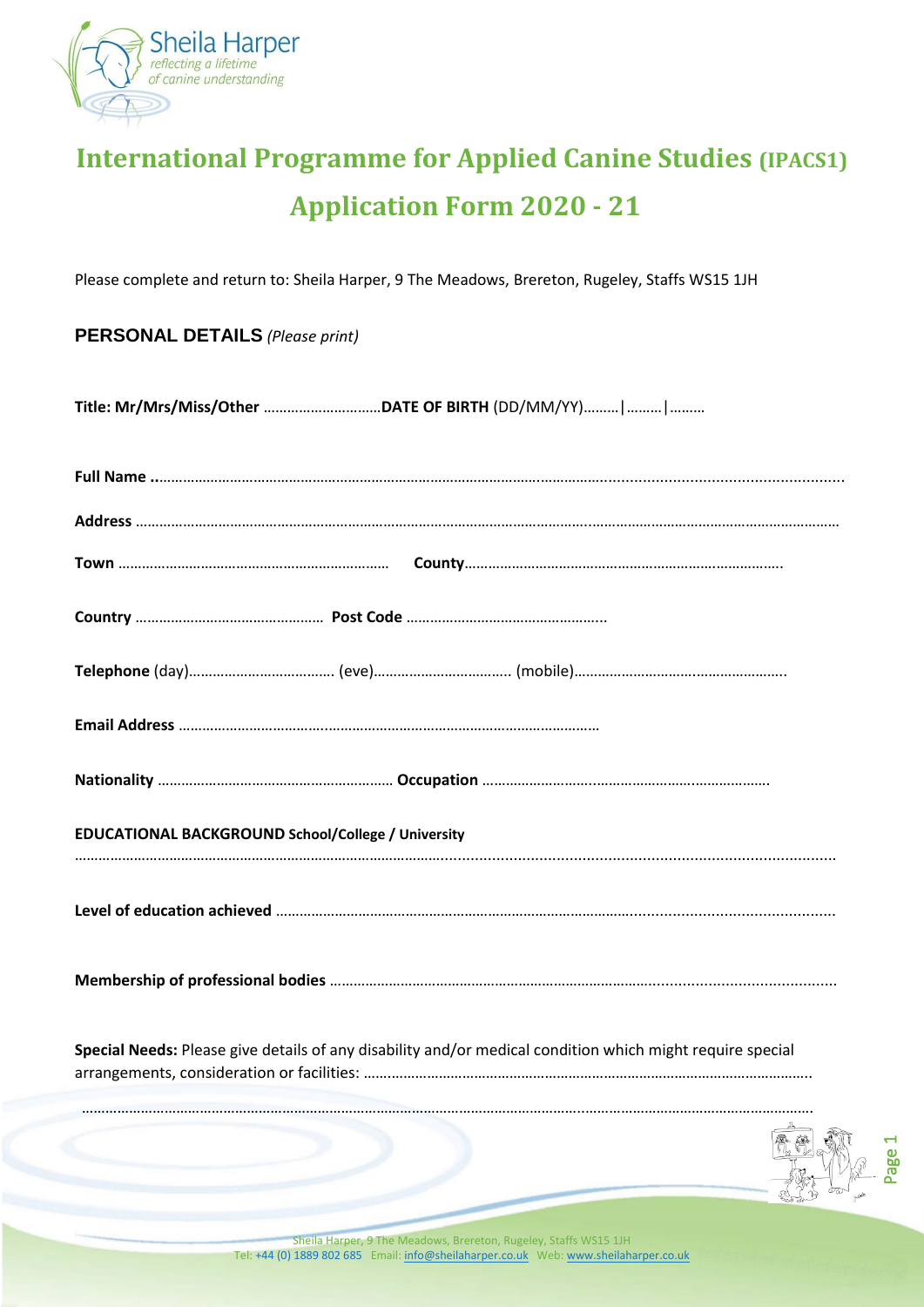

| Details of dog(s) you are intending to work with: |  |  |  |  |
|---------------------------------------------------|--|--|--|--|
|---------------------------------------------------|--|--|--|--|

| any relevant considerations: |  | Although we will ask you for more information relating to your dog(s) at a later stage, please make us aware of |
|------------------------------|--|-----------------------------------------------------------------------------------------------------------------|
|                              |  |                                                                                                                 |
| <b>EXPERIENCE WITH DOGS</b>  |  |                                                                                                                 |
|                              |  |                                                                                                                 |
|                              |  |                                                                                                                 |
|                              |  |                                                                                                                 |
|                              |  |                                                                                                                 |
|                              |  |                                                                                                                 |
|                              |  |                                                                                                                 |
|                              |  |                                                                                                                 |
|                              |  |                                                                                                                 |



Sheila Harper, 9 The Meadows, Brereton, Rugeley, Staffs WS15 1JH<br>Tel: +44 (0) 1889 802 685 Email: info@sheilaharper.co.uk Web: www.sheilaharper.co.uk